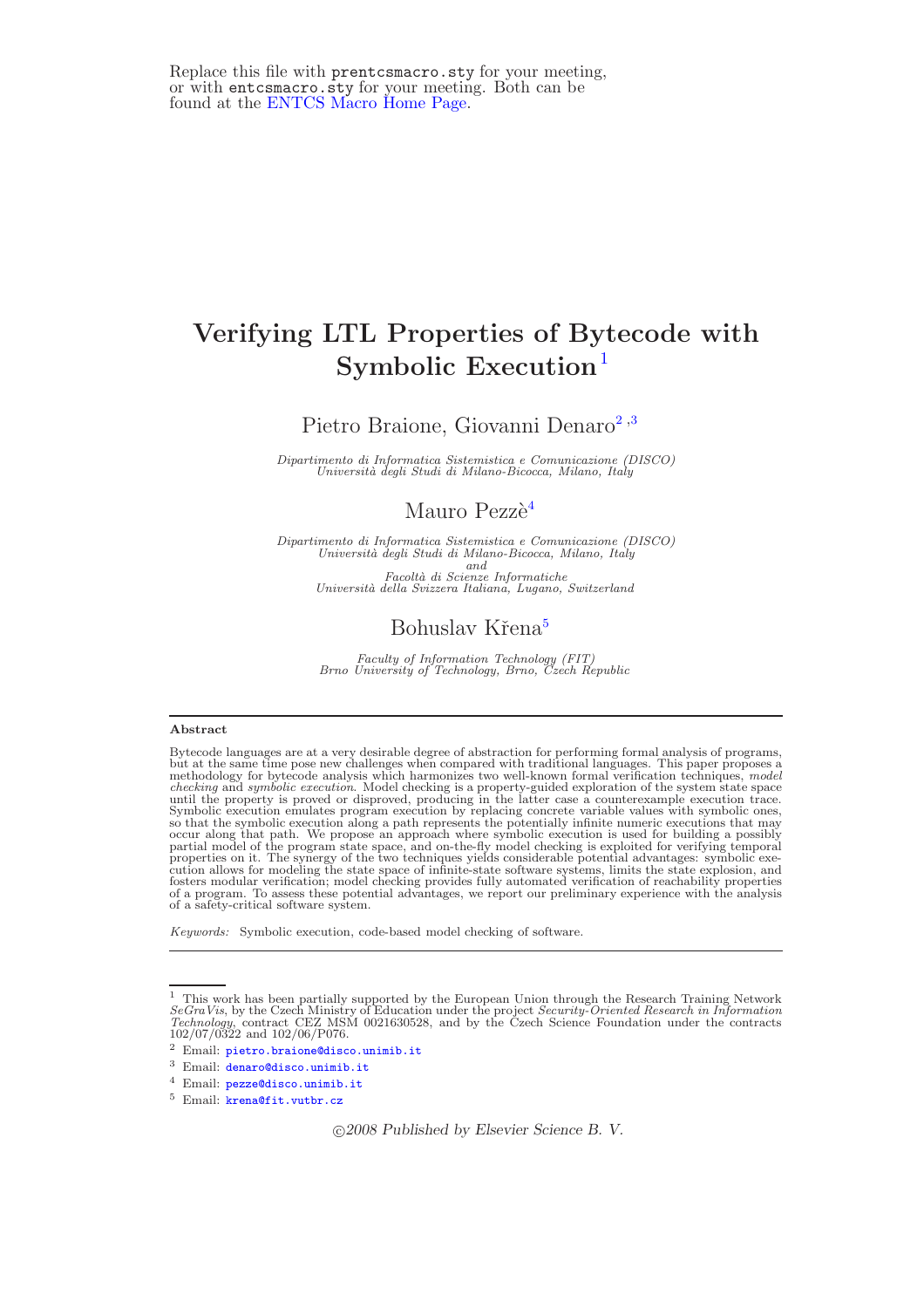# 1 Introduction

One of the long-standing challenges of the software industry is ensuring that a software system does not contain fatal errors after it is shipped. To this end, software industry is considering formal software verification techniques (e.g. [\[2\]](#page-9-0)). Formal verification aims to prove that a software artifact is compliant with userprovided specifications of correct behaviour, and can thus complement testing in increasing confidence in the software operation.

The success of bytecode languages opens new opportunities for the practical applicability of formal software verification techniques. Bytecode languages are at a very desirable degree of abstraction for formal analysis. Bytecode is unaware of the diverse, semantically rich constructs that high-level programming languages offer to developers, allowing their analysis by means of a common simpler language. Bytecode can be formally analyzed even in the partial or total absence of source code when third-party libraries and COTS are used. Yet, it is at a sufficiently high level of abstraction to avoid issues like memory management and pointers that complicate analysis at the binary level. Additionally, all the well known benefits of platform- and language-independence apply to bytecode analysis. Analysis tools based on bytecode allow to verify the correctness of programs written in different programming languages for different platforms.

In this paper we propose a formal analysis methodology for Java bytecode which harmonizes two well-known techniques, model checking and symbolic execution. Model checking is an automatic approach for verifying temporal properties on finite state systems which does a property-guided exploration of the system state space until the property is proved or disproved, producing in the latter case a counterexample execution trace. Symbolic execution executes the program replacing concrete variable values with symbolic ones, and builds a representation of the state space suitable for analysis. We propose an approach that uses symbolic execution for building a model of the program state space, and model checking for verifying temporal properties on it. To reduce the portion of the state space model explored by the checker, we build it on-the-fly as model checking of the temporal property proceeds.

The synergy of the two techniques brings considerable advantages [\[14\]](#page-10-0). Model checking provides an expressive language for specifying software properties, and efficient algorithms for verifying them automatically. Symbolic execution brings two key advantages. First, it produces a compact representation of the program state space where large set of numeric values are represented by symbols, potentially limiting state explosion during analysis. Second, by initializing software modules with symbolic values, it allows to analyze them in isolation, thus fostering modular verification. However, while recently there has been a renewed interest in using symbolic execution for software verification  $[14,21,1,8,19]$  $[14,21,1,8,19]$  $[14,21,1,8,19]$  $[14,21,1,8,19]$  $[14,21,1,8,19]$ , we are not aware of previous research works on this issue in the context of LTL verification based on symbolic execution.

The original contribution reported in this paper are:

• A framework for the analysis of temporal formula with arbitrary predicates on program variables;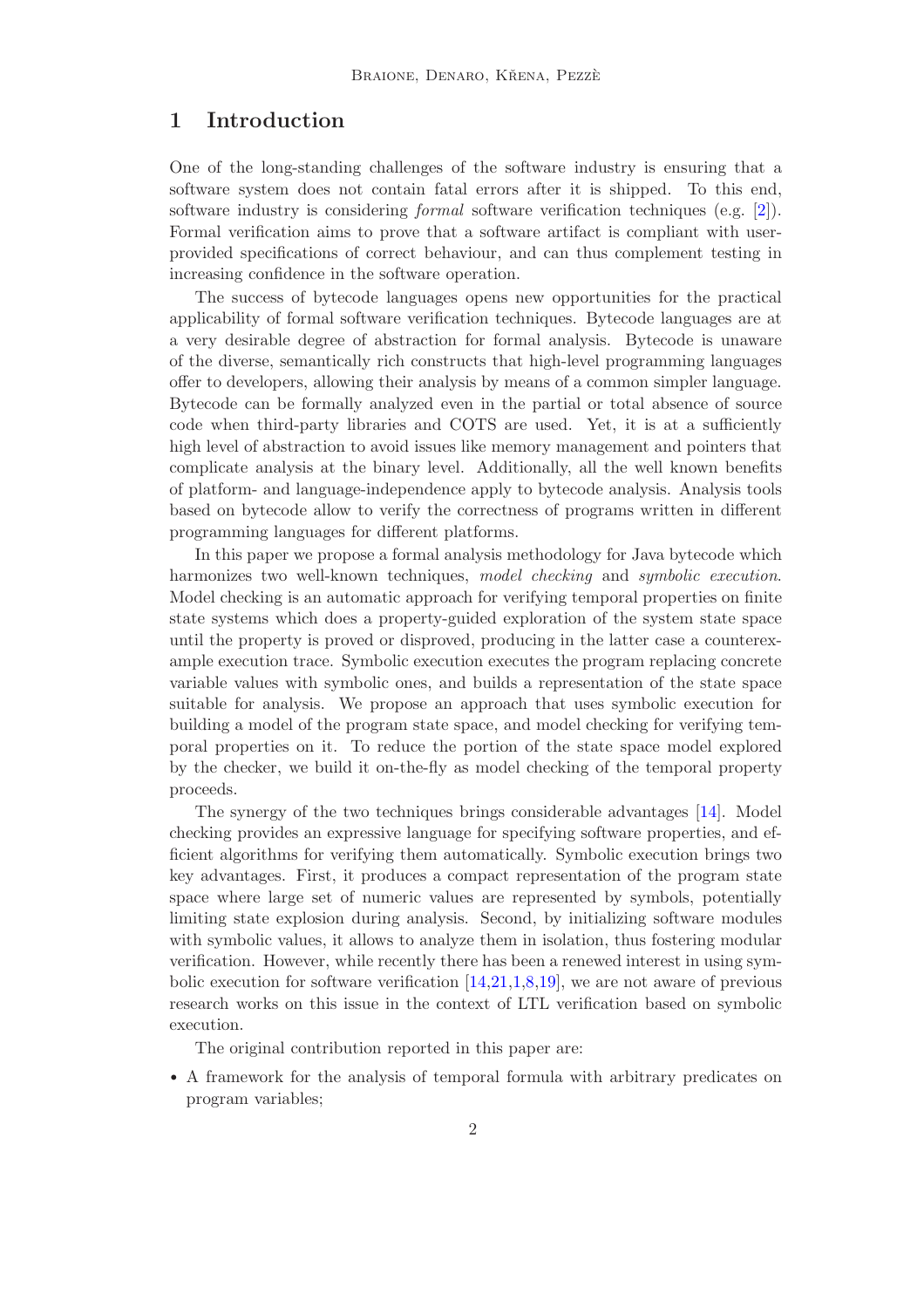- A technology demonstrator composed by an on-the-fly LTL model checker and a prototype virtual machine which does symbolic execution of bytecode without relying on code translation or instrumentation;
- A preliminary investigation of the computational impact of the proposed analysis by applying our demonstrator to the analysis of a safety-critical software system.

Our research is grounded on previous research performed by some of the authors on symbolic execution based software verification [\[6\]](#page-10-4).

The paper is organized as follows. Section [2](#page-2-0) describes the overall framework for symbolically executing bytecode. Section [3](#page-3-1) describes how to adapt model checking to bytecode verification. Section [4](#page-4-0) reports the architecture of the technology demonstrator used for assessing the proposed approach and some preliminary experience on the verification of the TCAS aircraft collision avoidance system. Section [5](#page-7-0) grounds our research effort in the current literature. Section [6](#page-8-0) concludes the paper with some final remarks and an overview of our current and future research endeavours.

# <span id="page-2-0"></span>2 Symbolic execution for bytecode analysis

Symbolic execution  $[15,5]$  $[15,5]$  is a well known technique to execute programs with symbolic input values. The execution state stores a predicate, called path condition, that keeps track of the constraints on symbolic values and determines the control flow path yielding the state. For example, when a conditional jump instruction is executed, a decision procedure is invoked to determine if the jump condition and its negation are satisfiable under the current path condition. If both are satisfiable, the current state is "split" into two next states, and the path condition of each is augmented with the clause determining which branch is executed.

Symbolic execution has been traditionally applied to languages with numeric types. When considering languages that allow references and dynamic memory, symbolic execution can be extended with *lazy initialization* [\[14\]](#page-10-0). Lazy initialization calculates the possible initial values of a symbolic reference only when it is first used during execution, then it creates a state for each possible concrete value: null, a reference to a fresh object (assumed to be initially available in the heap but not yet used), a reference to each type-compatible object introduced by previous lazy initialization of other symbolic references. Considering all possible values on first use may generate a high number of states in later phases of the symbolic execution, thus variants have been proposed to further delay the set of values to be considered in order to reduce state explosion [\[9\]](#page-10-7).

Intuitively, symbolically executing a method is a way to analyze the method invocation from a generic execution state. The initial state of symbolic execution represents the assumptions on the context of the method invocation. In our approach, the least assumption is an initial state containing only the root object, i.e., the receiver (this) of the method invocation, with all fields and method invocation parameters initialized to symbolic values and the path condition set to true. Preconditions on scalar variables, if any, are included in the path condition as predicates on scalar symbols. Preconditions on references are represented by adding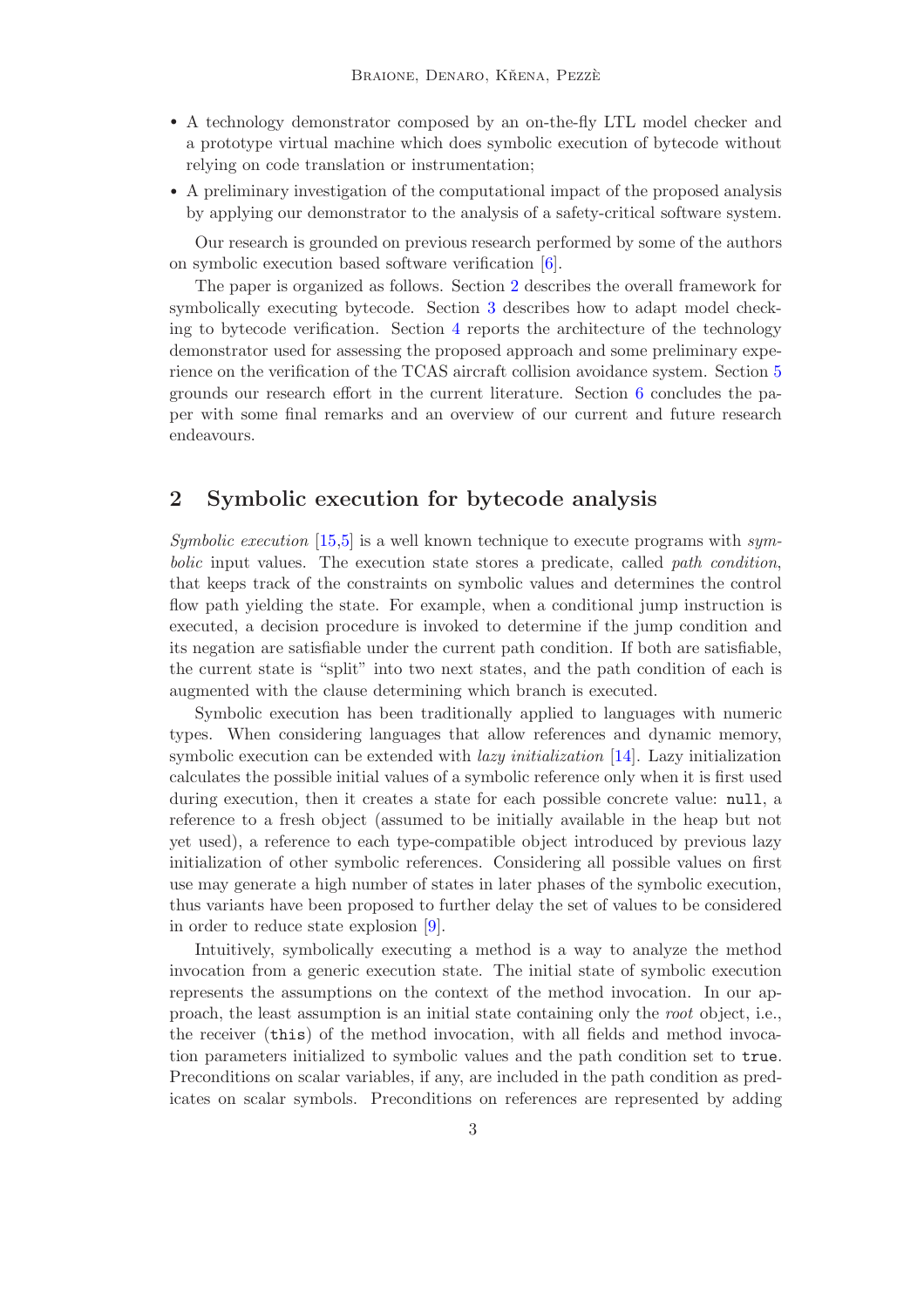objects to the heap and replacing symbolic references with concrete ones.

The symbolic initialization of static class members requires particular care. According to the Java Virtual Machine specification, initialization of static class members occurs when classes are first loaded, and causes the execution of the class' static initializer. As a consequence, the initial state of symbolic execution depends on the assumption on whether or not each class is already loaded. By default we assume all classes as pre-loaded (i.e., we assume that static members have already been initialized and potentially modified before the current symbolic execution), which leads to conservatively initialize static members to fresh symbolic values. Users may configure the set of classes that must not be assumed as pre-loaded: such classes will be loaded on the first use, and their static class initializer will be then executed. For the sake of consistency, we always assume that the classes of the objects initially present in the heap are pre-loaded.

Our symbolic execution resolves symbolic references by lazy initialization when they are loaded on the operand stack. To ensure soundness, our implementation of lazy initialization resolves a symbolic reference only with type-compatible concrete references, and enforces the exclusion of non pre-loaded classes.

<span id="page-3-0"></span>Our symbolic executor offers full support to a generic verification procedure  $6$  for exploring the symbolic state space in an arbitrary visiting order, and for evaluating user-specified predicates on the explored states.

# <span id="page-3-1"></span>3 Verifying LTL Properties

Temporal logics have been widely used for specifying properties of reactive systems for model checking [\[4](#page-10-8)[,12\]](#page-10-9). Linear-time temporal logic (LTL [\[17\]](#page-10-10)) is generally recommended for model checking frameworks based on explicit exploration of the state space. In this paper, we use LTL to specify properties of Java programs.

Informally, an LTL formula is built up from atomic propositions (which evaluate to either true or false in a given state), logic connectives  $(\neg, \vee, \wedge, \rightarrow)$ , and temporal operators  $(X$  for next,  $U$  for until,  $R$  for release,  $F$  for eventually,  $G$  for globally). Temporal operators model relations between states of a linear temporal sequence (aka a path). A system satisfies a property described as an LTL formula if the property holds for all possible paths in the system. The full semantics of LTL is out of the scope of this paper; the interested reader is referred to [\[17\]](#page-10-10) for details. Here we only notice that checking an LTL formula by incrementally evaluating its sub-formulae is possible, but it is more convenient to translate the formula to an automaton (namely a Büchi automaton) that is then used as an operational model to check whether the paths in the state space satisfy the formula [\[20\]](#page-10-11).

To deal with symbolic states we must adapt traditional model checking algorithms. While evaluating atomic propositions in concrete states always results in either true or false, evaluating atomic propositions in symbolic states may lead to ambiguity, since symbolic states can stand for sets of concrete states including states with different evaluations. Le us consider for instance the evaluation of the atomic proposition  $x > 5$  in the symbolic state characterized by the path condition

<span id="page-3-2"></span><sup>6</sup> not necessarily a model checker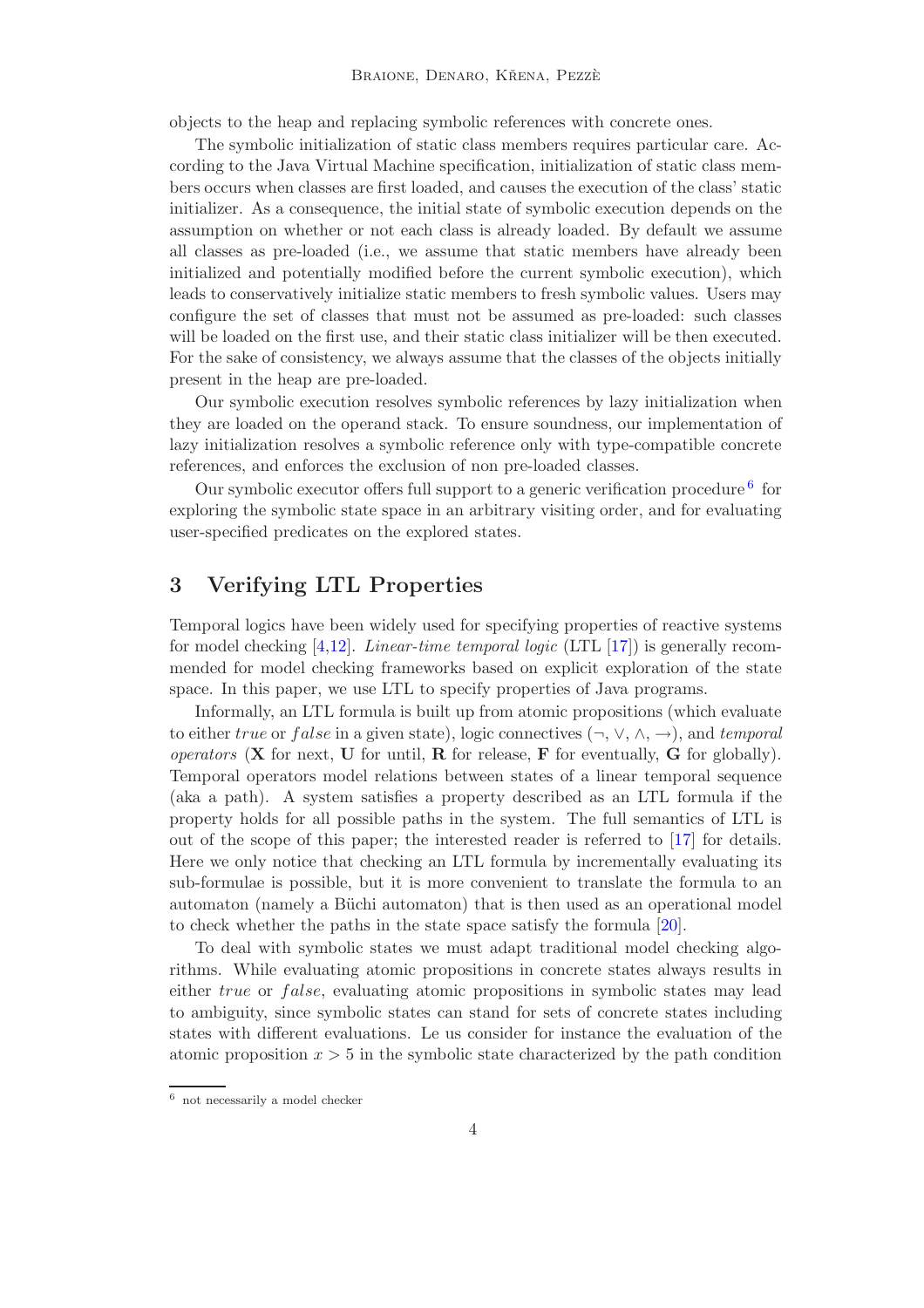$x > 0$ . Without further information  $x > 0$  does not lead to a single truth value for  $x > 5$ , which can be either *false* or *true* for different states represented by the path condition. To deal with this case, we split the symbolic states according to the atomic propositions incorporated in the formula under verification: with reference to the above example,  $x > 5$  evaluates to *false* for the states  $0 < x \leq 5$ , while it evaluates to *true* for  $x > 5$ . Splitting symbolic states assigns a unique truth value to atomic propositions in each new symbolic state, albeit increasing the size of symbolic state spaces.

Our on-the-fly model checker translates all LTL properties to corresponding Büchi automata, extracts the set of atomic propositions of the properties, configures the symbolic execution engine to split states according to these propositions, and then it starts the symbolic execution. The symbolic execution engine notifies changes in the evaluation of the atomic propositions that occur while traversing the program state space. Based on the notifications, the model checker checks on-thefly compliance with the property automaton, guides the symbolic execution engine through the states to be explored, and terminates when either identifies a counterexample (the property is refuted) or explores the whole state space (the property is proved).

Model checking based on symbolic execution needs to determine the equivalence of symbolic states, which is an undecidable problem. We overcome this problem by avoiding state matching, and producing tree-shaped state spaces. In this way, we simplify model checking, but we introduce multiple computations of the same symbolic states (as many times as they are reached), and we may produce infinite state spaces in presence of loops. We avoid infinite state spaces by limiting the depth of the tree to be explored, thus admitting unsound verification (that is, property violations cannot be excluded even if the analysis terminates without producing a counterexample). Repeating model checking of a property with increasing depth of explored state space until the examined property is refuted or proved, would eliminate unsoundness but would not guarantee that the model checking process terminates.

We notice that, in absence of state matching, we can only check a subset of LTL, which includes safety properties, but does not include liveness properties [\[20\]](#page-10-11). Visser et al. propose subsumption checking to compare symbolic states regardless of the general undecidability of their equivalence [\[21\]](#page-10-1).

### <span id="page-4-0"></span>4 Preliminary Evaluation

We evaluated the approach with a prototype tool that analyzes temporal properties on Java programs. Here we draft the architecture of the prototype and report some preliminary experience.

### 4.1 Prototype

Figure [1](#page-5-0) illustrates the logical structure of the prototype, which consists of three software modules: a symbolic executor for Java bytecode, a linear temporal logic translator, and a model checker.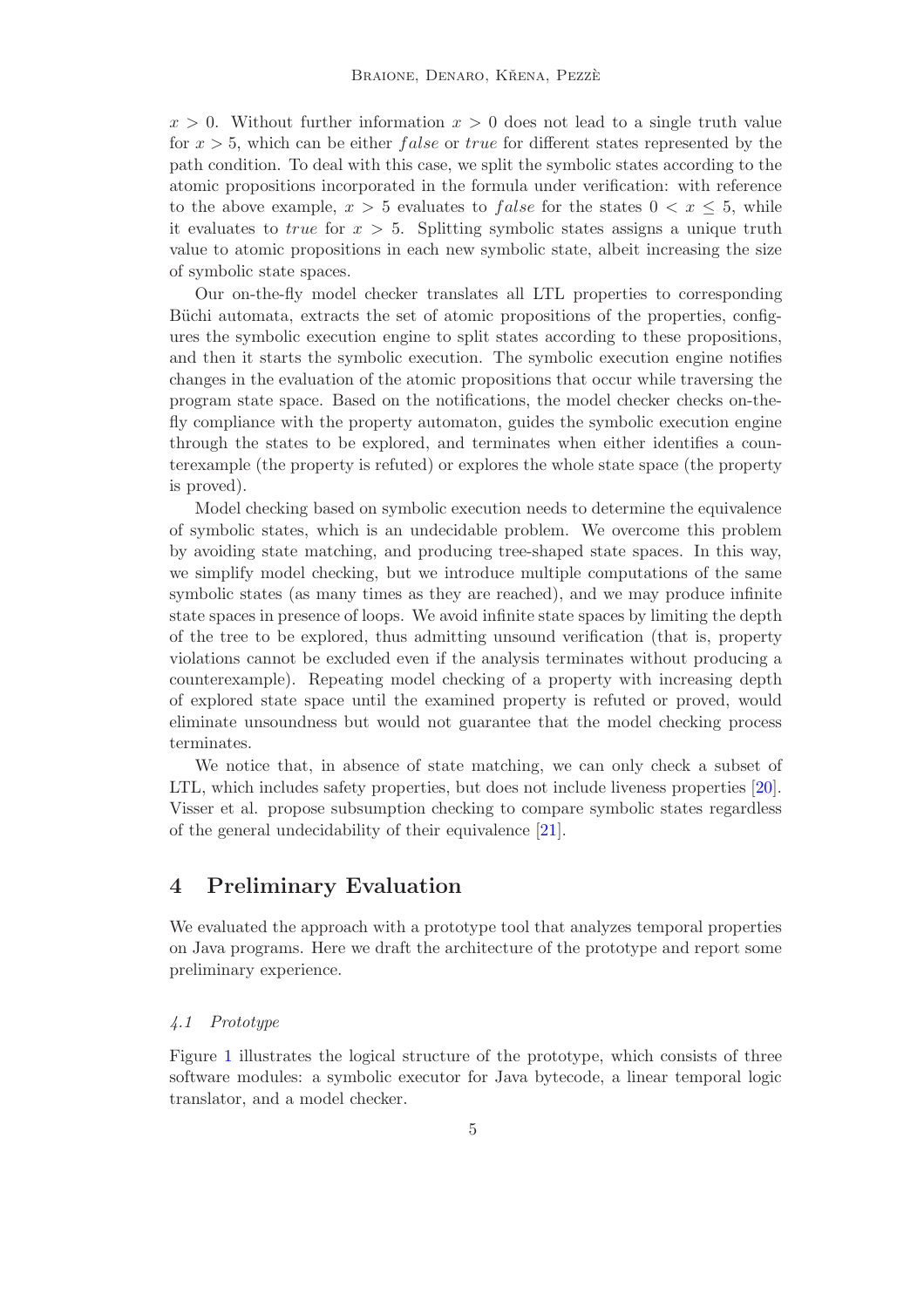

<span id="page-5-0"></span>Fig. 1. The logical structure of the prototype

The Java Bytecode Symbolic Executor (JBSE from hence) implements the Java Virtual Machine Specification v.2. JBSE supports symbolic values without the need to instrument the source code. It can be customized to explore the symbolic state space with different visiting orders (currently we use depth-first visit), and can backtrack to a previous saved state. Users can provide assumptions to drive symbolic execution, and can specify the concrete classes that must be used to lazily initialize symbolic references by means of regular expressions. JBSE relies on external decision procedures to decide the satisfiability of the path condition and prune unfeasible states (currently the prototype supports CVC3 and the Sicstus CLP environment). Among the features for supporting formal bytecode verification, JBSE offers a special "don't care" value, which is always expanded to both true and false each time it is evaluated, and can be used to model nondeterminism. JBSE offers methods to set backtrack points at any time of the execution, to register listeners to variable value changes, and to directly access the execution state and observe all the variables.

Translation from LTL formulae to Büchi automata is a well studied problem and several translators are available. We exploit the SPIN model checker v. 4.2.9 [\[12\]](#page-10-9) run with the option  $-f$  or  $-F$  and the LTL2BA v. 1.1 tool [\[10\]](#page-10-12). Both tools produce Büchi automata described in Promela language as the so-called *never claim*. We implemented a compiler which translates never claims to suitable Java classes by using the JavaCC v. 4.0 compiler generator.

The model checking engine executes the non-deterministic Büchi automaton guiding the on-the-fly symbolic state space generation performed by the symbolic executor.

The current implementation of JBSE does not directly support the definition of arbitrary user-defined predicates, which must be implemented as variables in the source code of the program under analysis These variables can be observed by the state observation mechanisms provided by JBSE.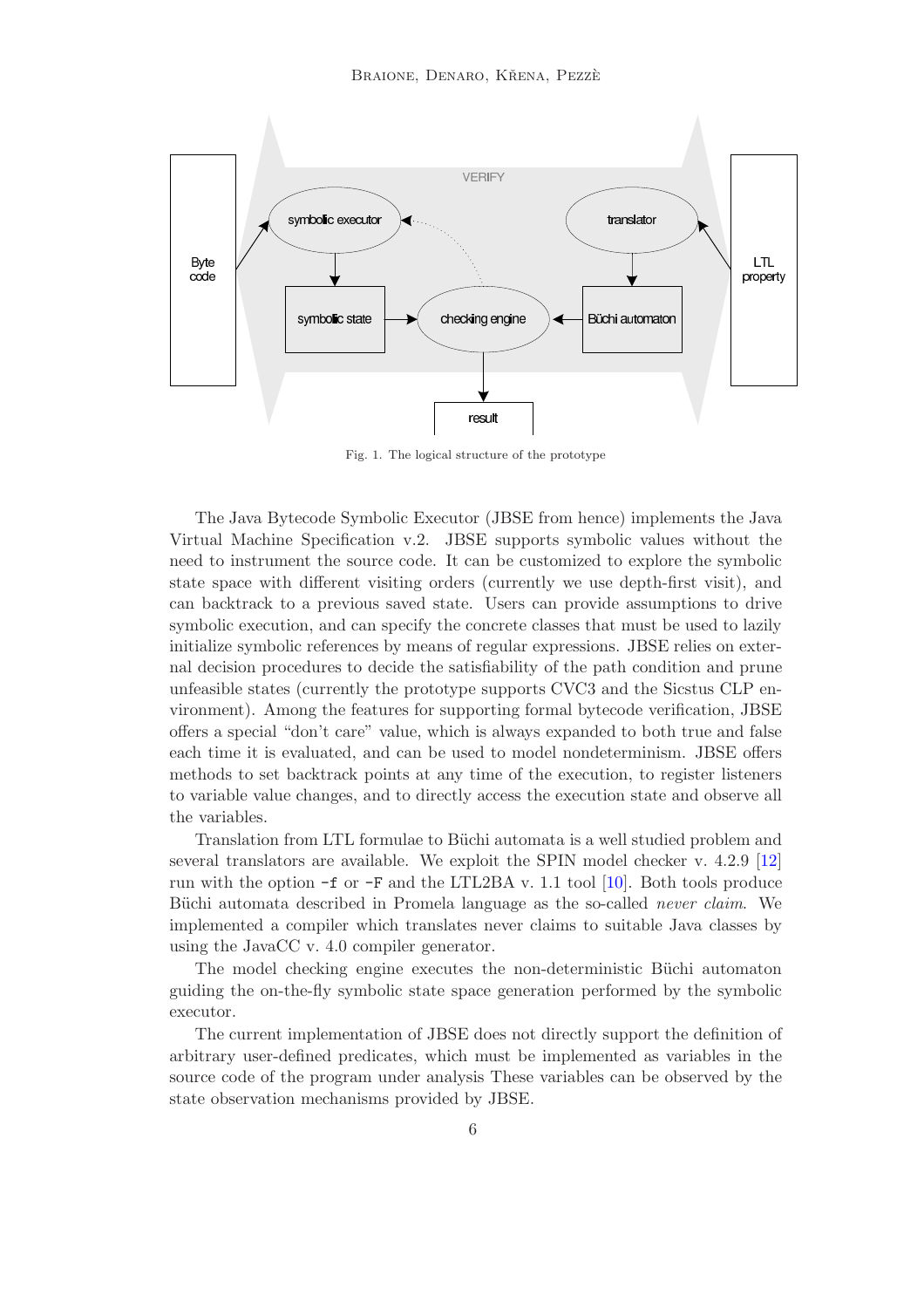### 4.2 TCAS

TCAS is an on-board aircraft conflict detection and resolution system used by US commercial aircraft [\[18\]](#page-10-13), which has been widely studied in academia as a benchmark for safety critical applications [\[3](#page-9-2)[,16](#page-10-14)[,6\]](#page-10-4). The experimental work described in this section focuses on the component of TCAS that is responsible for finding the best Resolution Advisory (RA) suggesting to the pilot to either climb or descend, according to the relative position and speed of a nearby aircraft. The component, originally written in C, has been the subject of previous software engineering experiments [\[13](#page-10-15)[,6\]](#page-10-4). Aimed at validating our approach to bytecode analysis, we considered the Java equivalent of such component and replicated the analysis of the properties referred in [\[6\]](#page-10-4).

Our analysis of TCAS considered the safety properties described in [\[6\]](#page-10-4), and which we fully report in Appendix [A.](#page-11-0) All the properties state some desirable features of the verified TCAS component in terms of the possible occurrence of a maneuver action under some conditions on the input data. As an example, we consider the first property described in [\[6\]](#page-10-4) stating that, whenever one maneuver does not provide adequate separation and the other does, the former is never selected. The model checker has been fed on the negation of this property, which we will indicate as PN1 (see Figure [A.2\)](#page-12-0). This formula is composed by two subformulas, stating the occurrence of an erroneous descend (PN1.1) or climb (PN1.2) maneuver. Both subformulas, in turn, share a common structure where a precondition (left subexpression) is conjoined with a temporal formula stating the eventual execution of the program statement performing a climb or descend maneuver [7](#page-6-0) . The temporal part has been kept intentionally similar to the original formulation in [\[6\]](#page-10-4). All the safety properties are identically structured and differ only for the precondition parts.

In the PN1 formula the elementary predicates **\_UPSEPADQ** and **\_DOWNSEPADQ** state that the separation resulting from, respectively, climbing or descending are adequate. The remaining predicates state that the symbolic execution is at the beginning of the escape maneuver computation ( ATASTEN), at the point where a climb maneuver is selected ( ATASTUPRA), or at the point where a descend maneuver is selected (**ATASTDOWNRA**). Since none of the variables in TCAS express any of these predicates, they have been implemented in TCAS as observable boolean variables, one for each predicate, and are evaluated in all the program points where they may change their truth value. The most critical predicates are UPSEPADQ and DOWNSEPADQ, whose evaluation requires state splitting.

#### 4.3 Results

We analyzed TCAS to estimate the potential saving of the combination of symbolic execution with model checking in terms of number of traversed states. We verified the five safety properties for TCAS proposed in [\[6\]](#page-10-4). The TCAS code that we analyzed does not contain loops, thus symbolic execution built a finite representation of the state space. We analyzed each property both with classic symbolic execution and with symbolic execution combined with model checking. When analyzing

<span id="page-6-0"></span><sup>&</sup>lt;sup>7</sup> A LTL formula **F***p* states that a state is reachable where the *p* predicate is true.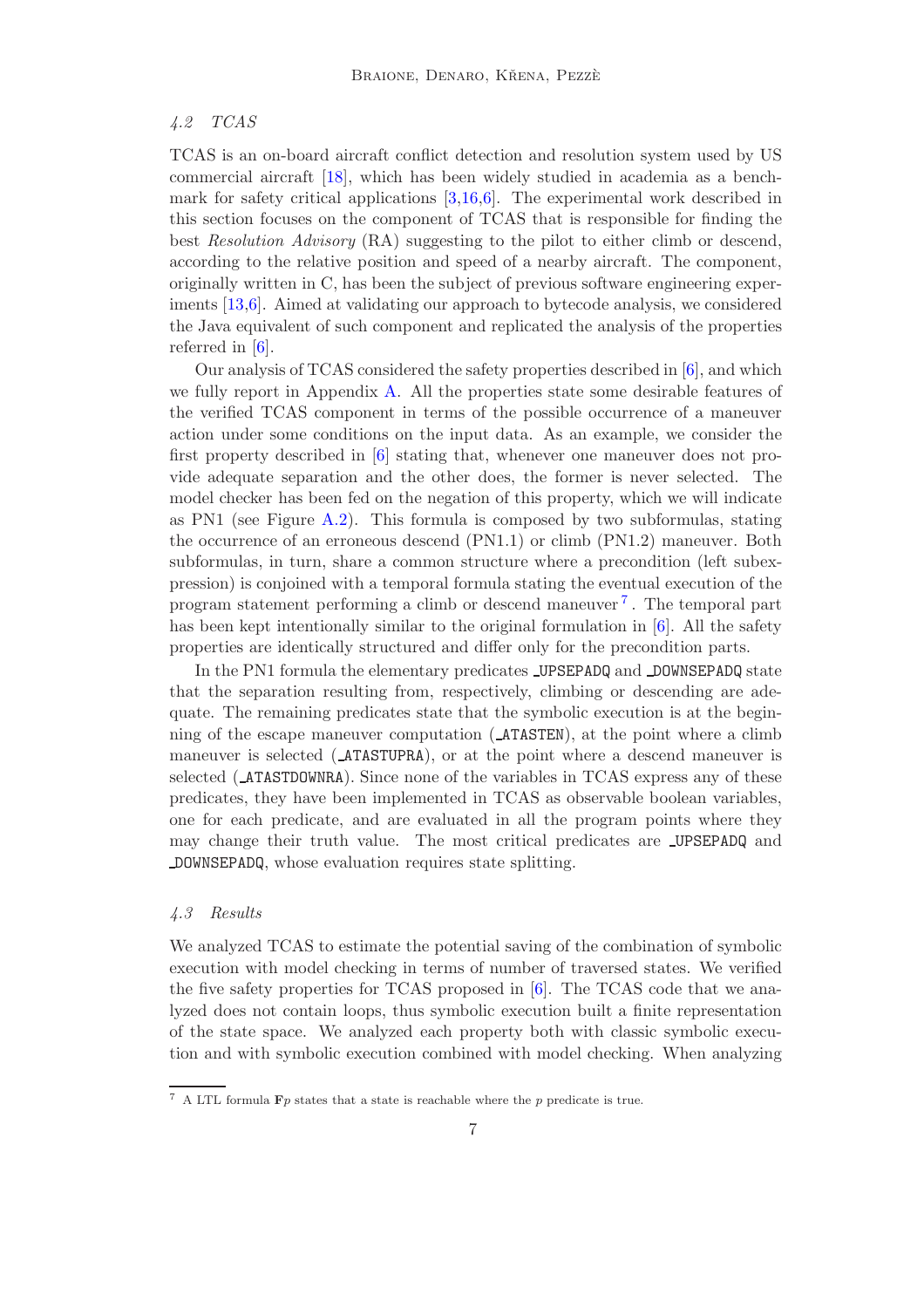|                 |         | Number of states                                    |                                                                      |                |
|-----------------|---------|-----------------------------------------------------|----------------------------------------------------------------------|----------------|
| Property        | Outcome | Classic<br>sym-<br>execution<br>bolic<br>$(\#SESt)$ | Symbolic execu-<br>tion driven<br>by<br>Model checking<br>$(\#MCSt)$ | #MCSt<br>#SESt |
| PN1             | True    | 5701                                                | 2156                                                                 | 37.8%          |
| PN2             | True    | 8617                                                | 2239                                                                 | 26.0%          |
| PN3             | False   | 10729                                               | 308                                                                  | 2.9%           |
| PN4             | False   | 4021                                                | 284                                                                  | 7.1%           |
| PN <sub>5</sub> | True    | 4453                                                | 2981                                                                 | 66.9%          |

Table 1 Number of traversed states for TCAS verification

<span id="page-7-1"></span>the property with classic symbolic execution we inserted assertions in the code, to check if the property is verified, when analyzing the property with the combination of symbolic execution and model checking, we verified the LTL property as discussed in this paper.

Table [1](#page-7-1) reports the results of our experiments for each property. The first column indicates the property, described in the appendix. The second column shows the verification result on the implementation of TCAS considered in our experiments<sup>[8](#page-7-2)</sup>. The third and fourth columns give the number of states traversed when analyzing the property with symbolic execution only and with a combination of symbolic execution and model checking, respectively. The fifth column quantifies the advantages of the combination of symbolic execution and model checking over classic symbolic execution as the ratio between the number of states explored in the two cases, that represents the portion of the symbolic space state that must be explored by the model checker to prove or disprove the property.

As we can see, on-the-fly model checking explores a subset of the state space. The saving is higher when properties are not verified (properties PN2 and PN3), since the model checker stops early with a counterexample; it is lower when the properties are verified (properties PN1, PN4 and PN5). When properties are not verified the model checker explored less than 10% of the state space, when properties are verified, the model checker explores between 26% and 66.9%, still with a relevant saving.

# <span id="page-7-0"></span>5 Related Work

Automatic verification of programs is currently the subject of several research efforts. This section reports on related work distinguishing, for presentation purposes, between approaches that rely on symbolic execution to model the execution of a program, and approaches that extract finite models from source code and then rely

<span id="page-7-2"></span><sup>&</sup>lt;sup>8</sup> In [\[6\]](#page-10-4) the property P3 was incorrectly reported as verified for TCAS.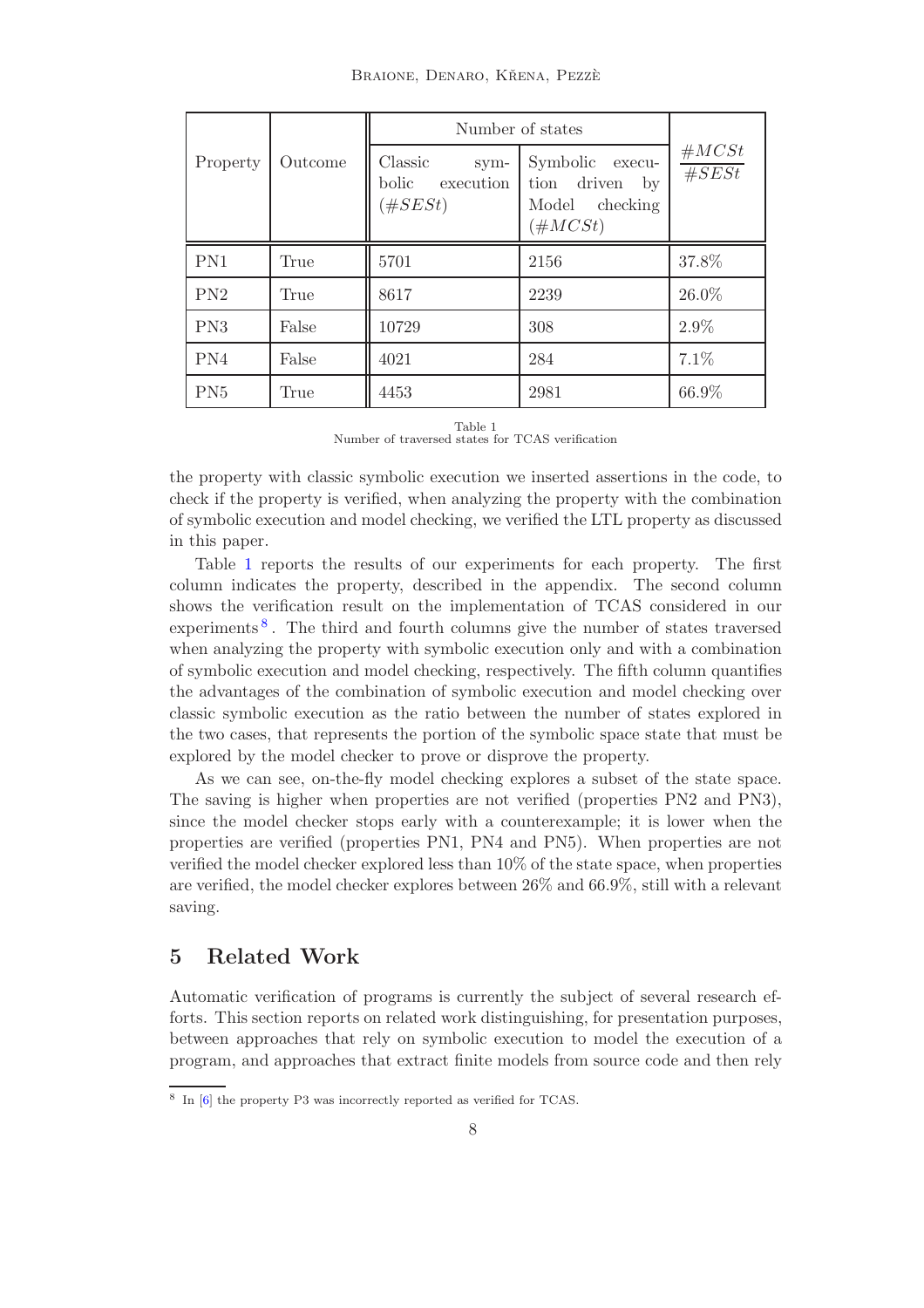on techniques for finite state verification.

#### Symbolic execution-based verification

Several research prototypes for testing and verification of Java programs use symbolic execution to explore program state spaces, for different purposes: JPF-SE checks program states against logic assertions and can generate test cases for the traversed paths [\[14,](#page-10-0)[21,](#page-10-1)[1\]](#page-9-1). Bogor/Kiasan checks class methods against JML specifications [\[8\]](#page-10-2). Tomb, Brat and Visser's prototype checks for occurrence of unhandled runtime exceptions [\[19\]](#page-10-3).

None of the above prototypes symbolically executes bytecode directly. They either translate bytecode to some checkable language (for instance, Bogor/Kiasan translates bytecode to BIR, which is then symbolically executed), or rely on the user to handle symbolic values and heap analysis at the source code level (as in JPF-SE). Our prototype executes the bytecode through a suitable JVM that provides native support for symbolic values and heap analysis at the bytecode level. Thus, our approach does not face any semantic mismatch that may derive from translation between non semantically equivalent languages, and avoids the burden on programmers of instrumenting the code and handling lazy initializations.

#### Extraction of finite state models from source code

The Bandera toolkit supports LTL model checking of Java programs [\[7\]](#page-10-16). Bandera provides a set of analysis and transformation components that extract finite state models from the program source code, leverages finite-state model checkers (such as Spin and SMV) to perform LTL verification on the models, and maps the results back to the original source code. The main disadvantage of Bandera comes from the semantic gap between the modeling languages of the model checkers and the Java programming language, which in several cases hinders the possibility of automatically extracting the finite state models.

Henzinger et al. and Ball and Rajamani describe approaches to verifying temporal properties of programs by exploiting predicate abstractions of programs [\[11](#page-10-17)[,2\]](#page-9-0). Predicate abstraction works very well for abstracting program control flows and can deal with infinite paths better than symbolic execution. However, there is not a really convenient abstraction that accounts for all possible dependencies between program references and heap structures. Symbolic execution in combination with lazy initialization allows for a thorough analysis of the dependencies between the heap and the program state space, which are extremely important when analyzing bytecode.

### <span id="page-8-0"></span>6 Conclusions

Model checking can provide formal analysis of critical properties of programs, and successfully complement program testing for systems with high quality software requirements. Model checking of programs is challenging because programs are usually defined over infinite input domains, which cannot be directly dealt by traditional model checking procedures for finite state systems. Symbolic execution has the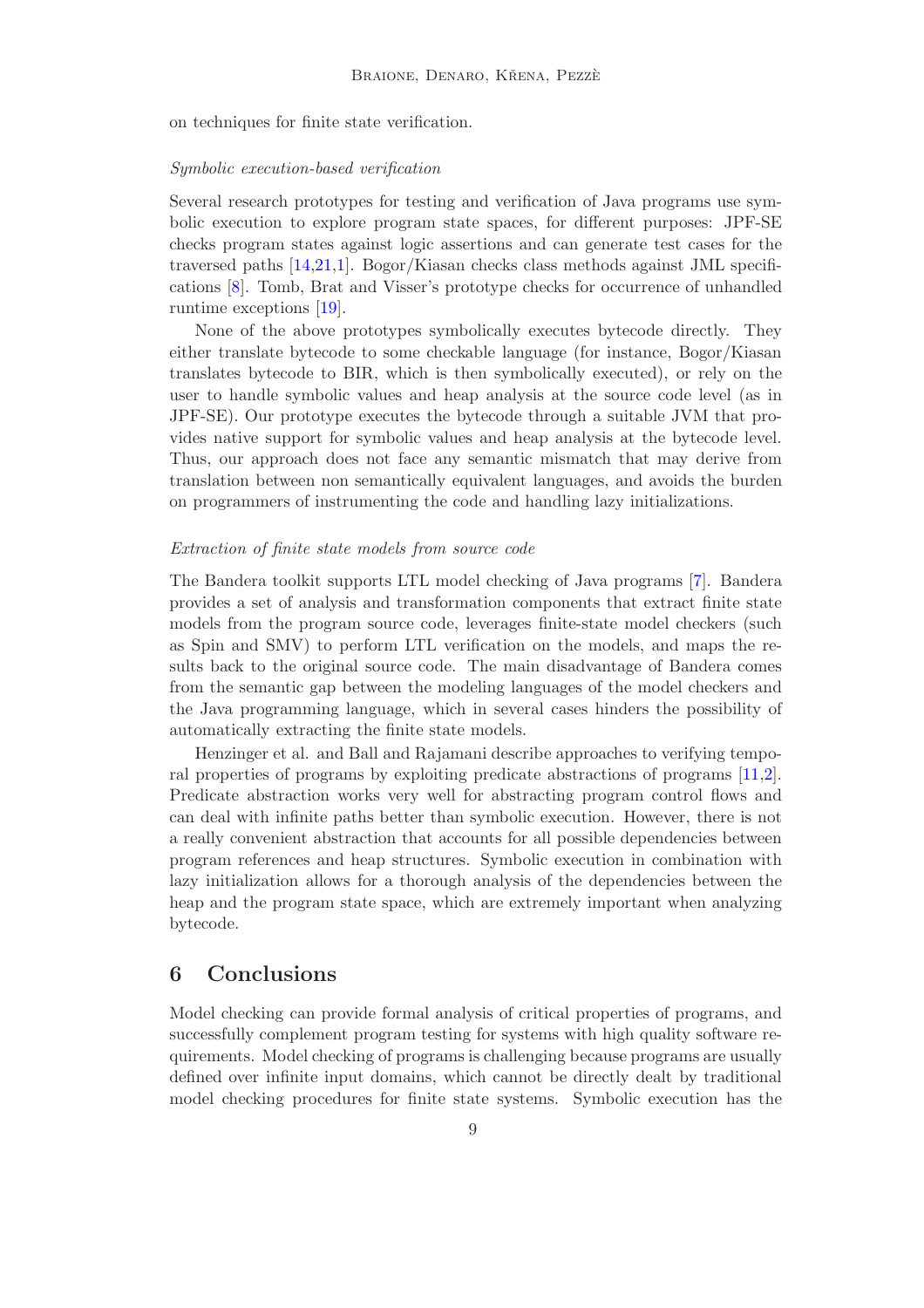potential to contrast this problem by providing finite representations of potentially infinite sets of the numeric executions of a program.

In this paper, we have presented our approach to LTL model checking of Java programs based on symbolically executing the programs at the bytecode level. We see clear advantages in addressing the analysis at the bytecode level: bytecode provides a nicer level of abstraction than both source and binary code, is available even in partial absence of source code, and brings in the well known advantages of platform- and language-independency. We have described a prototype that implements our approach, and we have reported the results of a preliminary experience with the analysis of a safety-critical application. The initial results support our belief that the interplay of model checking and symbolic execution can provide suitable tradeoffs for the portion of program state space that needs to be explored to analyze LTL properties.

Our approach differs from the other existing approaches that address verification by means of the combination of model checking and symbolic execution. First, the other approaches that we are aware of, do not target verification of LTL properties: they either target generic properties (such as absence of runtime exceptions), or verify pre- and post-conditions at the boundaries of program modules. LTL allows for specifying and checking interprocedural relations between modules that involve relations on the program variables, and thus can capture the critical properties that are specific to a software system. Furthermore, most existing approaches do not symbolically execute bytecode directly: they either rely on translations to checkingoriented languages (which can be the source of semantic mismatches) or require the manual instrumentation of symbolic values and lazy initialization in the source code (which can be burdensome and error prone).

Our future research agenda includes several still open issues. Coping with infinity that arise from loop unfolding and from recursive data structures is a classical problem for symbolic execution, and strategies must be defined so that in most practical cases the analysis is able to produce an answer. Issues of analysis costs deserve further investigation: compared to other abstractions, symbolic execution builds a very precise model of the state space, but leads to techniques with higher computational cost than methods that analyze abstractions of the state space. Finally, the presence of symbolic values mandates the use of automatic decision procedures whose impact needs to be further assessed. Our long-term goal is gaining a better understanding on the assumptions and tradeoffs on the above issues, such as to devise a practical methodology based on the approach proposed in this paper.

## <span id="page-9-1"></span>References

- [1] Anand, S., C. S. Pasareanu and W. Visser, *JPF-SE: A symbolic execution extension to java pathfinder*, in: *Proceedings of the 13th International Conference on Tools and Algorithms for the Construction and Analysis of*
- <span id="page-9-0"></span>[2] Ball, T. and S. K. Rajamani, Automatically validating temporal safety properties of interfaces, Lecture Notes in Computer Science 2057 (2001), pp. 103–22.
- <span id="page-9-2"></span>[3] Chan, W., R. Anderson, P. Beame, S. Burns, F. Modugno, D. Notkin and J. Reese, Model checking large software specifications, ACM SIGSOFT Software Engineering Notes 21 (1996), pp. 156–166.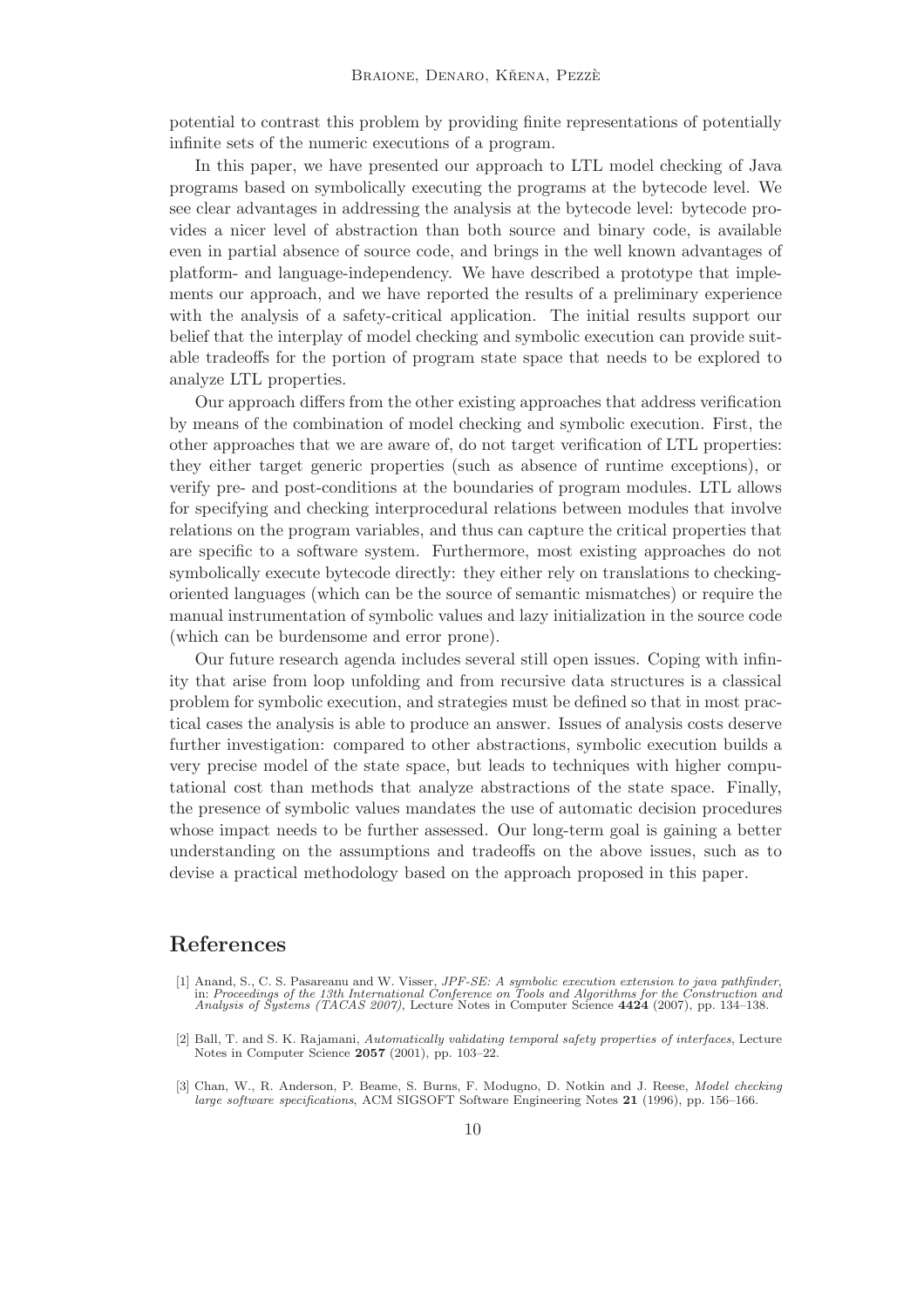- <span id="page-10-8"></span>[4] Clarke, E. N., E. A. Emerson and A. P. Sistla, Automatic verification of finite-state concurrent systems using temporal logic specifications, ACM Transactions on Programming Languages and Systems 8 (1986), pp. 244–263.
- <span id="page-10-6"></span>[5] Clarke, L., A system to generate test data and symbolically execute programs, IEEE Transactions on Software Engineering 2 (1976), pp. 215–222.
- <span id="page-10-4"></span>[6] Coen-Porisini, A., G. Denaro, C. Ghezzi and M. Pezzè, Using symbolic execution for verifying safety-<br>critical systems, in: Proceedings of the Joint European Software Engineering Conference and ACM<br>SIGSOFT Symposium on 151.
- <span id="page-10-16"></span>[7] Corbett, J. C., M. B. Dwyer, J. Hatcliff, S. Laubach, C. S. Pasareanu, Robby and H. Zheng, Bandera: extracting finite-state models from java source code, in: Proceedings of the 22nd International Conference on Software Engineering (ICSE '00), 2000, pp. 439–448.
- <span id="page-10-2"></span>[8] Deng, X., J. Lee and Robby, *Bogor/Kiasan: A k-bounded symbolic execution for checking strong heap properties of open systems*, in: *Proceedings of the 21st International Conference on Automated Software Engineering (A*
- <span id="page-10-7"></span>[9] Deng, X., Robby and J. Hatcliff, Towards a case-optimal symbolic execution algorithm for analyzing strong properties of object-oriented programs, in: 5th IEEE International Conference on Software Engineering and Formal
- <span id="page-10-12"></span>[10] Gastin, P. and D. Oddoux, *Fast LTL to Büchi automata translation*, in: G. Berry, H. Comon and A. Finkel, editors, *Proceedings of the 13th International Conference on Computer Aided Verification*  $(CAV'01)$ , Lecture N URL <http://www.lsv.ens-cachan.fr/Publis/PAPERS/PS/Cav01go.ps>
- <span id="page-10-17"></span>[11] Henzinger, T. A., R. Jhala, R. Majumdar and G. Sutre, Lazy abstraction, in: 29th ACM SIGPLAN-SIGACT Symposium on Principles of Programming Languages (POPL 2002) (2002), pp. 58–70.
- <span id="page-10-9"></span>[12] Holzmann, G. J., The model checker spin, IEEE Transactions on Software Engineering 23 (1997), pp. 279–295.
- <span id="page-10-15"></span>[13] Hutchins, M., H. Foster, T. Goradia and T. Ostrand, Experiments on the effectiveness of dataflow-and controlflow-based test adequacy criteria, in: Proceedings of the 16th International Conference on Software Engineering, Sorrento, Italy, 1994, pp. 191–200.
- <span id="page-10-0"></span>[14] Khurshid, S., C. S. Pasareanu and W. Visser, Generalized symbolic execution for model checking and testing, in: Proceedings of the 9th International Conference on Tools and Algorithms for Construction and Analysis of Systems (TACAS 2003), Lecture Notes in Computer Science 2619 (2003), pp. 553–568.
- <span id="page-10-5"></span>[15] King, J., Symbolic execution and program testing, Communications of the ACM 19 (1976), pp. 385–394.
- <span id="page-10-14"></span>[16] Leveson, N., M. Heimdahl, H. Hildreth and J. Reese, Requirements specification for process-control systems, IEEE Transactions on Software Engineering 20 (1994), pp. 684–707.
- <span id="page-10-10"></span>[17] Pnueli, A., The temporal logic of programs, in: FOCS, 1977, pp. 46–57.
- <span id="page-10-13"></span>[18] RTCA, Minimum operational performance standards for traffic alert and collision avoidance system  $(TCAS)$  airborne equipment, Technical Report DO-185, Radio Technical Commission for Aeronautics (1990).
- <span id="page-10-3"></span>[19] Tomb, A., G. P. Brat and W. Visser, Variably interprocedural program analysis for runtime error detection, in: Proceedings of the International Symposium on Software Testing and Analysis (ISSTA 2007) (2007).
- <span id="page-10-11"></span>[20] Vardi, M. Y., An automata-theoretic approach to linear temporal logic, in: Proceedings of the VIII Banff Higher order workshop conference on Logics for concurrency : structure versus automata (1996), pp. 238–266.
- <span id="page-10-1"></span>[21] Visser, W., C. S. Pasareanu and R. Pelanek, Test input generation for java containers using state matching, in: Proceedings of the International symposium on Software testing and analysis (ISSTA 2006) (2006), pp. 37–48.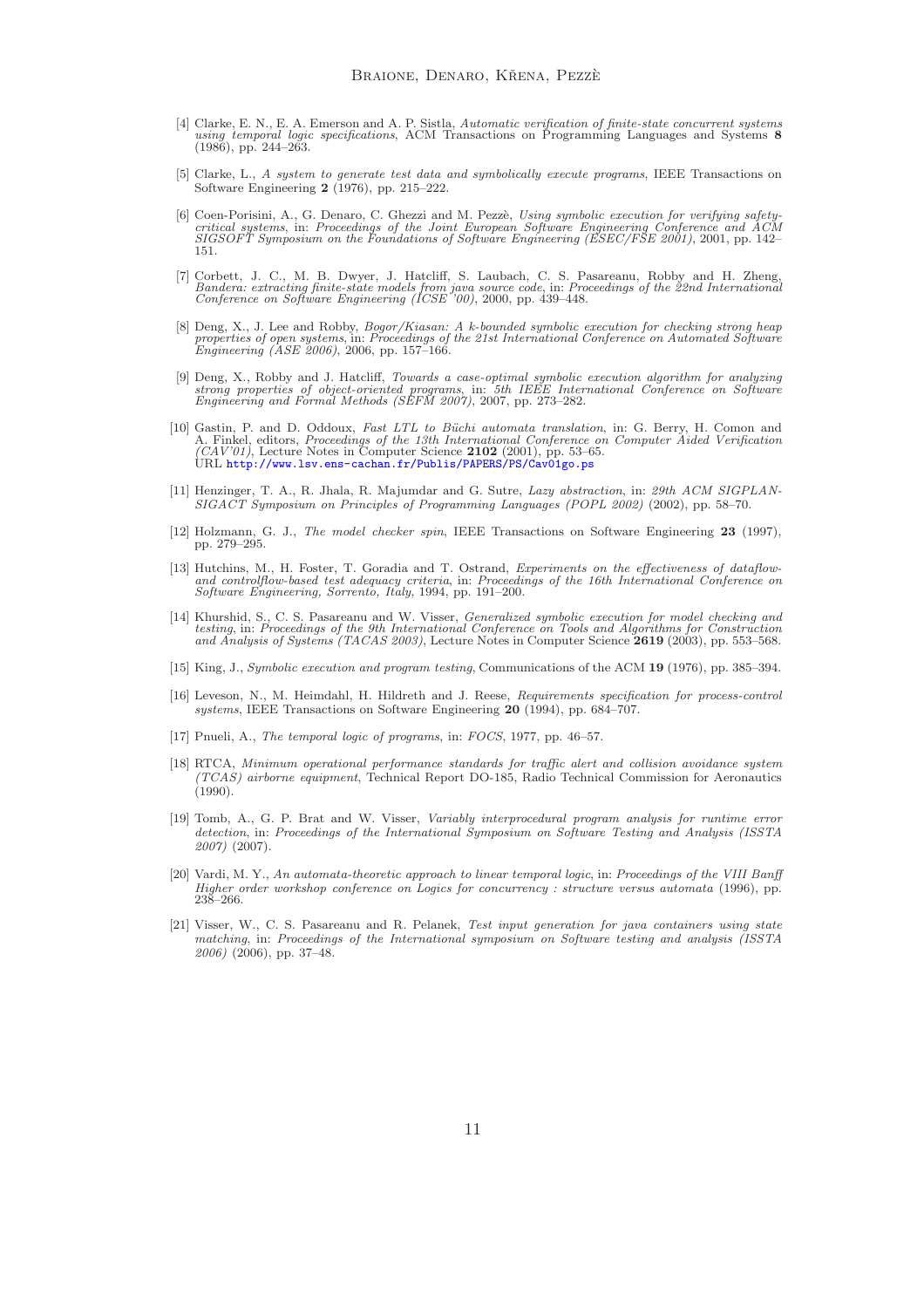# <span id="page-11-0"></span>A TCAS proprerties

### A.1 The TCAS code

The experimental work focuses on the component of TCAS that is responsible for finding the best RA. The component, which consists of 120 lines of code, comes from a set of programs used by Hutchins et al. in a previous experiment [\[13\]](#page-10-15). Figure [A.1](#page-11-1) shows the code of procedure  $alt\_sep\_test()$ , which is referred to in all the LTL properties taken into account.

```
public int alt_sep_test() {
boolean enabled, tcas_equipped, intent_not_known;
            boolean need_upward_RA, need_downward_RA;
            int alt_sep;
ASTBeg: enabled = High_Confidence
            && (Own_Tracked_Alt_Rate <= OLEV)<br>&& (Cur_Vertical_Sep > MAXALTDIFF);<br>tcas_equipped = (Other_Capability == TCAS_TA);
            intent_not_known = Two_of_Three_Reports_Valid
&& (Other_RAC == NO_INTENT);
alt_sep = UNRESOLVED;<br>if ( enabled<br>&& ((tcas_equipped && intent_not_known) || !tcas_equipped)) {<br>ASTEn: need_upward_RA = Non_Crossing_Biased_Climb()
                                        && Own_Below_Threat();
              need_downward_RA = Non_Crossing_Biased_Descend()
                                        && Own_Above_Threat();
if (need_upward_RA)
ASTUpRA: alt_sep = UPWARD_RA;
               else if (need_downward_RA)
ASTDownRA: alt_sep = DOWNWARD_RA;
               else
ASTUnresRA: alt_sep = UNRESOLVED;
            }
            return alt_sep;
        }
```
<span id="page-11-1"></span>Fig. A.1. The code of alt sep test()

The vertical separation between the two airplanes is represented by the global variable Cur Vertical Sep, while Up Separation and Down Separation represent the estimated vertical separation after a climbing maneuver and a descending maneuver, respectively. Own Tracked Alt and Other Tracked Alt represent the altitudes of the airplanes. These variables can be regarded as input data for the analyzed sub-system. The vertical separation at the closest point of approach is considered to be *adequate* if it is greater than a threshold value (Positive RA Alt Thresh), which can be viewed as a system constant. The code contains the following five labels:

- ASTBeg, which identifies the beginning of the code;
- ASTEn, which identifies the first statement used for compute the best escape maneuver;
- ASTUpRA, which identifies the statement where a climbing RA is selected;
- ASTDownRA, which identifies the statement where descending RA is selected;
- ASTUnresRA, which identifies the statement where no RA is selected.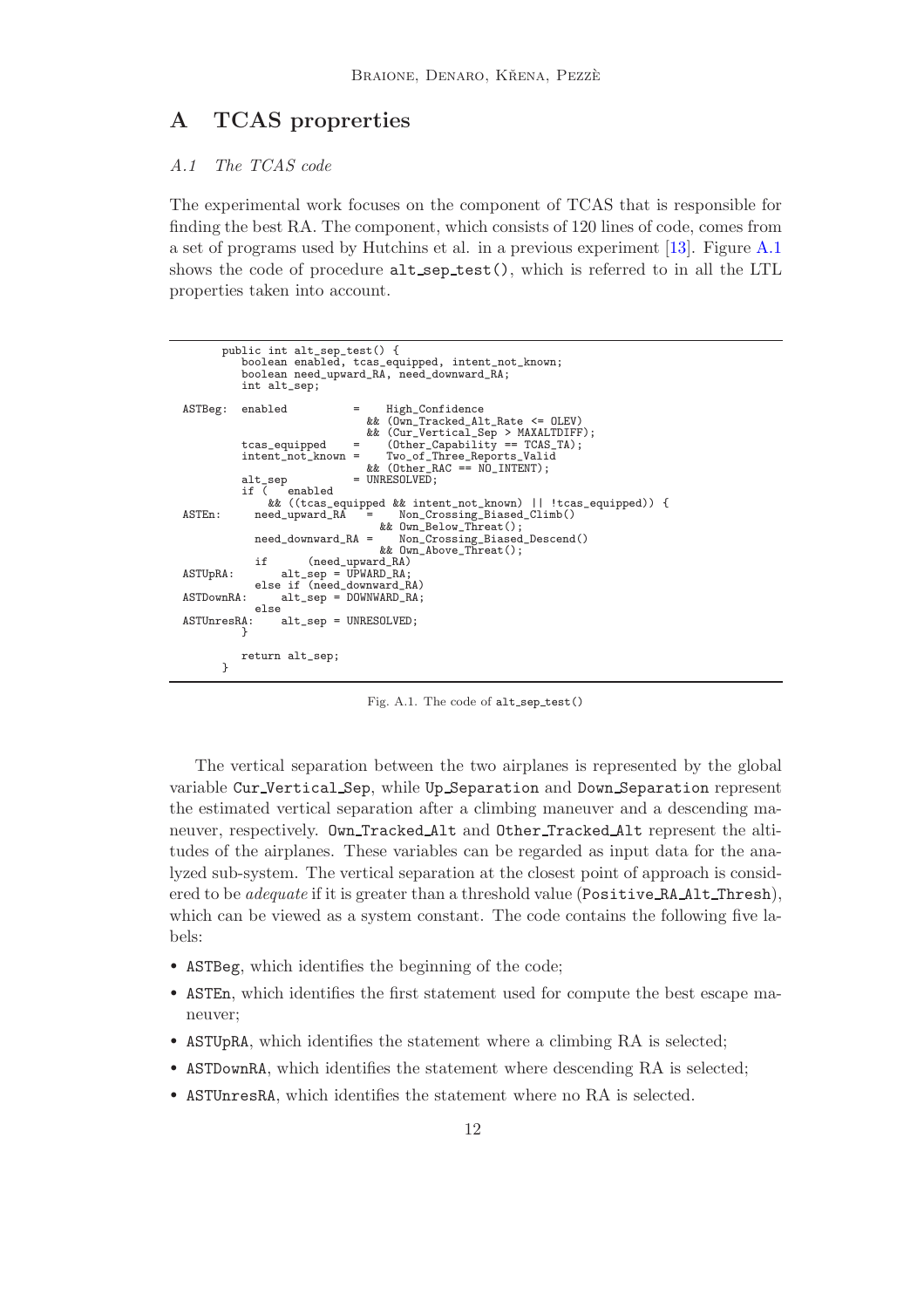### A.2 Atomic predicates

This subsection defines the atomic predicates necessary for defining the LTL verification formulas.

- ATASTEN: the next statement is ASTBeg;
- ASTUPRA: the next statement is ASTUpRA;
- ASTDOWNRA: the next statement is ASTDownRA;
- LUPSEPADQ  $\stackrel{\text{def}}{=}$  (Up\_Separation >= Positive RA\_Alt\_Thresh): Up Separation is adequate;
- DOWNSEPADQ  $\stackrel{\text{def}}{=}$  (Down Separation  $>=$  Positive RA Alt Thresh): Down Separation is adequate;
- LUPSEPBEST  $\stackrel{\text{def}}{=}$  (Up Separation > Down Separation): the estimated separation for a climbing maneuver is better than that for a descend maneuver;
- DOWNSEPBEST  $\stackrel{\text{def}}{=}$  (Up\_Separation  $<$  Down\_Separation): the estimated separation for a descend maneuver is better than that for a climb maneuver;
- $\texttt{\_OWNOVER}\overset{\text{def}}{=} (\texttt{Own\_Tracked\_Alt} > \texttt{Other\_Tracked\_Alt})$ : the maneuvering aircraft is above the approaching aircraft;
- $_\text{0}$ THEROVER  $\stackrel{\text{def}}{=}$  (Own\_Tracked\_Alt  $<$  Other\_Tracked\_Alt): the maneuvering aircraft is below the approaching aircraft.

### A.3 Verified properties

This section reports the five TCAS safety properties and the associated LTL formulas used for checking them.

### Property 1: Safe Advisory Selection

Meaning of the property: If one maneuver produces adequate separation and the other does not, then the RA corresponding to the maneuver that does not produce adequate separation is not issued. Checked by LTL formula PN1.

 $(LUPSEPADQ \wedge \neg DOWNSEPADQ) \wedge F(LATASTEN \wedge F_ATASTDOWNRA)$  (PN1.1)

∨

 $(\neg \text{LPSEPADQ} \land \text{DOWNSEPADQ}) \land \mathbf{F}(\text{ATASTEN} \land \mathbf{F} \text{ATASTUPRA})$  (PN1.2)

<span id="page-12-0"></span>Fig. A.2. PN1 and its subformulas

### Property 2: Best Advisory Selection

Meaning of the property: Let neither climb nor descent maneuvers produce adequate separation. Then, the RA corresponding to the maneuver that produces less separation is never issued. Checked by LTL formula PN2.